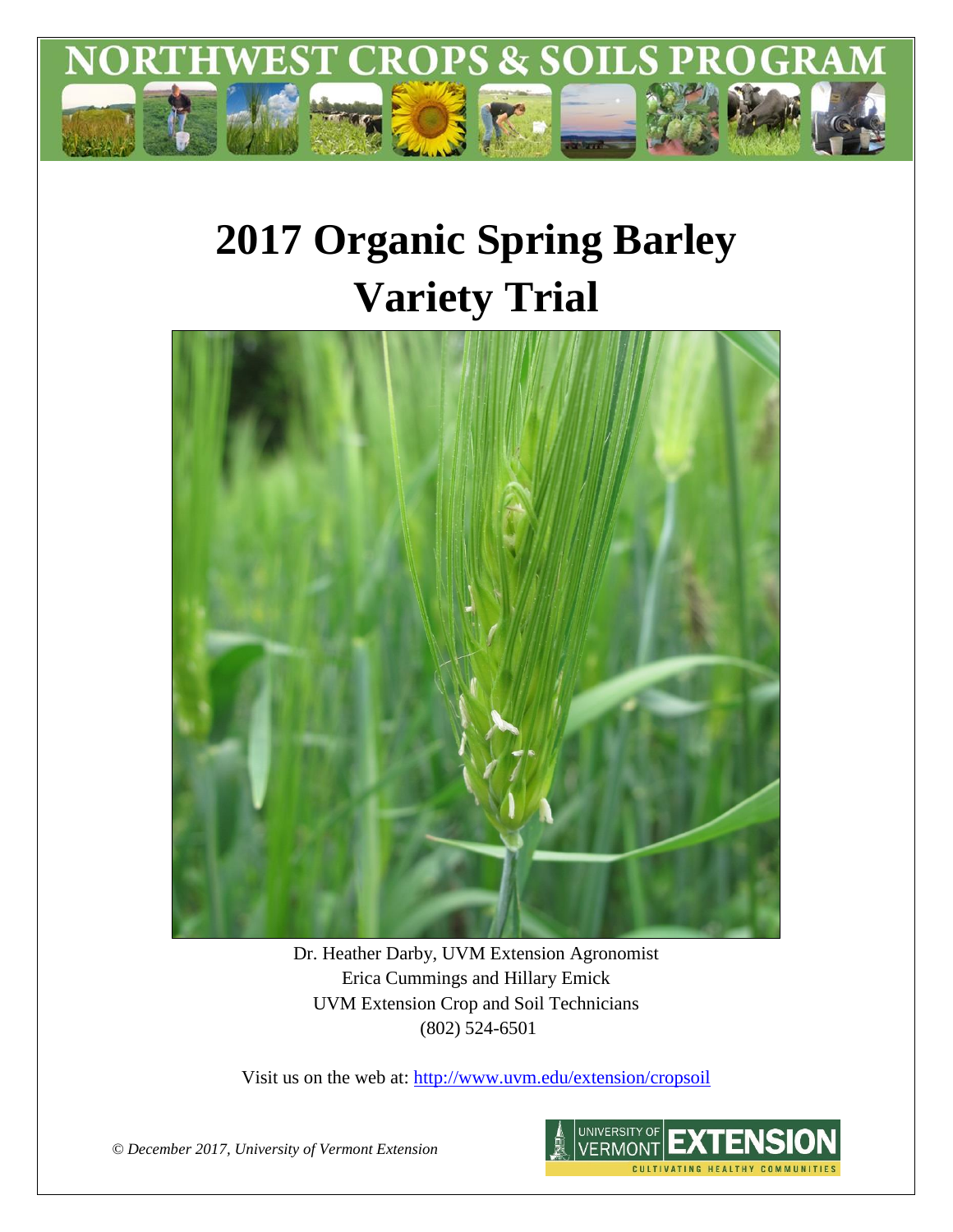#### **2017 ORGANIC SPRING BARLEY VARIETY TRIAL Dr. Heather Darby, University of Vermont Extension heather.darby[at]uvm.edu**

With the revival of the small grains industry in the Northeast and the strength of the locavore movement, craft breweries and distilleries have expressed an interest in sourcing local barley for malting. Malting barley must meet specific quality characteristics such as low protein content and high germination. Depending on the variety, barley can be planted in either the spring or fall, and both two- and six-row barley can be used for malting. In 2017, UVM Extension in collaboration with the Eastern Spring Malting Barley Nursery (ESBN) testing network conducted a spring malting barley trial to evaluate yield and quality of 25 varieties.

# **MATERIALS AND METHODS**

In 2017, a spring barley variety trial was initiated at Borderview Research Farm in Alburgh, VT. The experimental plot design was a randomized complete block with three replications. The treatments were twenty-five spring malting barley varieties, listed in Table 1.

| <b>Spring barley variety</b> | <b>Type</b> | <b>Seed source</b>               |  |  |  |
|------------------------------|-------------|----------------------------------|--|--|--|
| 2ND28065                     | 6-row       | North Dakota State University    |  |  |  |
| 2ND33710                     | $2$ -row    | North Dakota State University    |  |  |  |
| 2ND33757                     | $2$ -row    | North Dakota State University    |  |  |  |
| 2ND33760                     | $2$ -row    | North Dakota State University    |  |  |  |
| 2ND33821                     | $2$ -row    | North Dakota State University    |  |  |  |
| <b>AAC</b> Synergy           | $2$ -row    | Agriculture and Agri-Food Canada |  |  |  |
| Acorn                        | $2$ -row    | Ackerman, Germany                |  |  |  |
| Bettina (SC 14129 O2)        | $2$ -row    | <b>SECOBRA, France</b>           |  |  |  |
| Conlon                       | $2$ -row    | North Dakota State University    |  |  |  |
| Esma                         | $2$ -row    | Ackerman, Germany                |  |  |  |
| Explorer                     | $2$ -row    | SECOBRA, France                  |  |  |  |
| <b>KWS</b> Beckie            | $2$ -row    | KWS Cereals USA LLC, Germany     |  |  |  |
| <b>KWS Fantex</b>            | $2$ -row    | KWS Cereals USA LLC, Germany     |  |  |  |
| <b>KWS</b> Josie             | $2$ -row    | KWS Cereals USA LLC, Germany     |  |  |  |
| <b>KWS</b> Tinka             | $2$ -row    | KWS Cereals USA LLC, Germany     |  |  |  |
| <b>LCS</b> Genie             | $2$ -row    | <b>Limagrain Cereal Seeds</b>    |  |  |  |
| LCS Odyssey                  | $2$ -row    | <b>Limagrain Cereal Seeds</b>    |  |  |  |
| Manta                        | $2$ -row    | Ackerman, Germany                |  |  |  |
| ND Genesis                   | $2$ -row    | North Dakota State University    |  |  |  |
| Newdale                      | $2$ -row    | Agriculture and Agri-Food Canada |  |  |  |
| Pinnacle                     | $2$ -row    | North Dakota State University    |  |  |  |
| Quest                        | 6-row       | University of Minnesota          |  |  |  |

#### **Table 1. Twenty-five spring barley varieties trialed at Borderview Research Farm in Alburgh, VT.**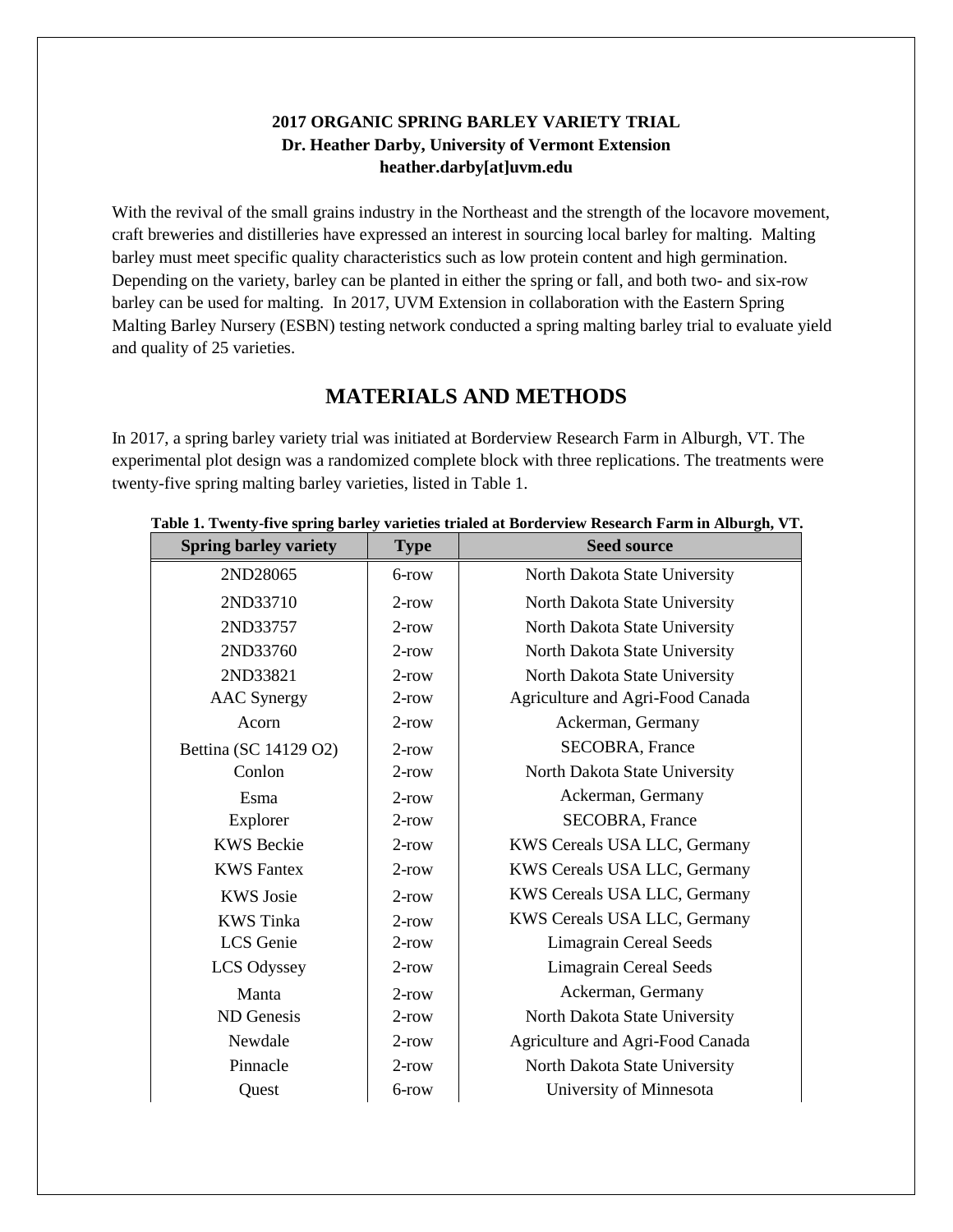| Sangria   | $2$ -row | Ackerman, Germany                        |  |  |
|-----------|----------|------------------------------------------|--|--|
| SY Sirish | $2$ -row | Syngenta                                 |  |  |
| Tradition | 6-row    | <b>Busch Agricultural Resources, LLC</b> |  |  |

All plots were managed with practices similar to those used by producers in the surrounding areas (Table 2). The previous crop planted at the site was corn. In April 2017, the trial area was plowed, disked and spike tooth harrowed to prepare for planting. The plots were seeded with a Great Plains NT60 Cone Seeder on 27-Apr at a seeding rate of 350 live seeds  $m^2$  into a Benson rocky silt loam. Plot size was 5' x  $20$ .

| <b>Trial Information</b>       | <b>Borderview Research Farm</b><br>Alburgh, VT |  |  |  |
|--------------------------------|------------------------------------------------|--|--|--|
| Soil type                      | Benson rocky silt loam                         |  |  |  |
| Previous crop                  | Corn                                           |  |  |  |
| Tillage operations             | Spring plow, disc, and spike tooth harrow      |  |  |  |
| Harvest area (ft)              | $5 \times 20$                                  |  |  |  |
| Row spacing (in)               | 6                                              |  |  |  |
| Seeding rate (live seed $m2$ ) | 350                                            |  |  |  |
| Replicates                     | 3                                              |  |  |  |
| Planting date                  | $27$ -Apr                                      |  |  |  |
| Harvest date                   | 1-Aug                                          |  |  |  |

**Table 2. Agronomic and trial information for spring barley variety trial, 2017.**

Flowering dates were recorded when at least 50% of a plot was in bloom. On 28-Jun plots were scouted for disease and insect pests. Five plants per plot were randomly selected throughout the trial. The top three leaves on the five plants were scouted and every disease symptom and sign of insect damage was recorded. The Clive James, 'An Illustrated Series of Assessment Keys for Plant Diseases, Their Preparation and Usage**'** was used to determine the severity of plant disease infection. Each plot was then given an overall health rating between 1 and 9 (1 being minimal damage, 9 being severe damage). Loose smut was scouted for in each plot and presence/absence was recorded. Plants with unknown discoloration or damage were pulled, placed in a labeled plastic bag, refrigerated, and identified at the UVM Plant Diagnostic Laboratory. Prior to harvest, barley heights were measured, excluding awns, in centimeters, three times per plot. In addition, at the time of harvest lodging was rated on a 1 to 5 scale, 1 indicated minimal lodging and 5 meant the plot was completely lodged and could not be harvested. On 1-Aug, the plots were harvested using an Almaco SPC50 small plot combine. At the time of harvest, grain moisture, test weight, and yield were calculated.

Following the harvest of spring barley, seed was cleaned with a small Clipper cleaner (A.T. Ferrell, Bluffton, IN). A one-pound subsample was collected to determine quality. Quality measurements included standard testing parameters used by commercial malt houses. Harvest moisture was determined for each plot using a DICKEY-john Mini GAC moisture and test weight meter. Generally the heavier the barley is per bushel, the higher malting quality. The acceptable test weight for barley is 48 lbs per bushel.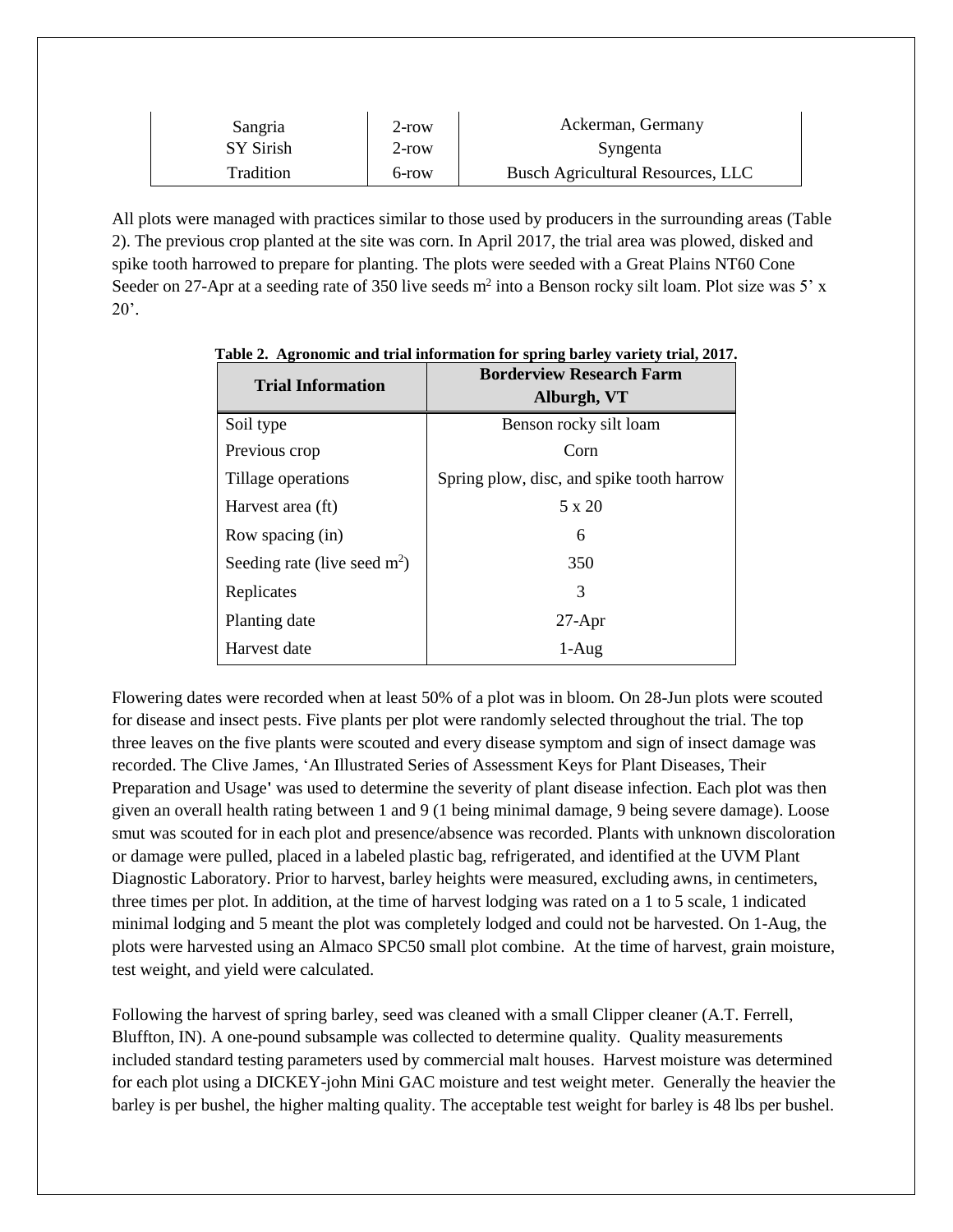Once test weight was determined, the samples were then ground into flour using the Perten LM3100 Laboratory Mill, and were evaluated for crude protein content using the Perten Inframatic 8600 Flour Analyzer. In addition, falling number for all barley varieties were determined using the AACC Method 56-81B, AACC Intl., 2000 on a Perten FN 1500 Falling Number Machine. The falling number is related to the level of sprout damage that has occurred in the grain. It is measured by the time it takes, in seconds, for a stirrer to fall through a slurry of flour and water to the bottom of the tube. Falling numbers greater than 350 indicate low enzymatic activity and sound quality sample. A falling number lower than 200 indicates high enzymatic activity and poor quality. Deoxynivalenol (DON) analysis was analyzed using Veratox DON 5/5 Quantitative test from the NEOGEN Corp. This test has a detection range of 0.5 to 5 ppm. Samples with DON values greater than 1 ppm are considered unsuitable for human consumption. Percent germination (germination energy) was determined by incubating 100 seeds in 4.0 ml of water for 72 hours and counting the number of seeds that did not germinate. Each plot was done in duplicate. Grain assortment or Plumpness was determined using the Pfeuffer Soritmat using 100g of clean seed, and was determined by the combining the amount of seed remaining on the 2.78mm and 2.38mm sieves.

All data was analyzed using a mixed model analysis where replicates were considered random effects. The LSD procedure was used to separate cultivar means when the F-test was significant ( $P < 0.10$ ). There were significant differences among the two locations for most parameters and therefore data from each location is reported independently.

Variations in yield and quality can occur because of variations in genetics, soil, weather, and other growing conditions. Statistical analysis makes it possible to determine whether a difference among varieties is real or whether it might have occurred due to other variations in the field. At the bottom of each table a LSD value is presented for each variable (e.g. yield). Least Significant Differences at the 10% level of probability are shown. Where the difference between two varieties within a column is equal to or greater than the LSD value at the bottom of the column, you can be sure in 9 out of 10 chances that there is a real difference between the two varieties. In the example below, variety A is significantly different from variety C, but not from variety B. The difference between A and B is equal to 725, which is less than the LSD value of 889. This means that these varieties did not differ in yield. The difference between A and C is equal to 1454, which is greater than the LSD value of 889. This means that the yields of these varieties were significantly different from one another. The asterisk indicates that variety B was not significantly lower than the top yielding variety.

| <b>Variety</b> | Yield |  |  |
|----------------|-------|--|--|
| A              | 3161  |  |  |
| B              | 3886* |  |  |
| C              | 4615* |  |  |
| LSD            | 889   |  |  |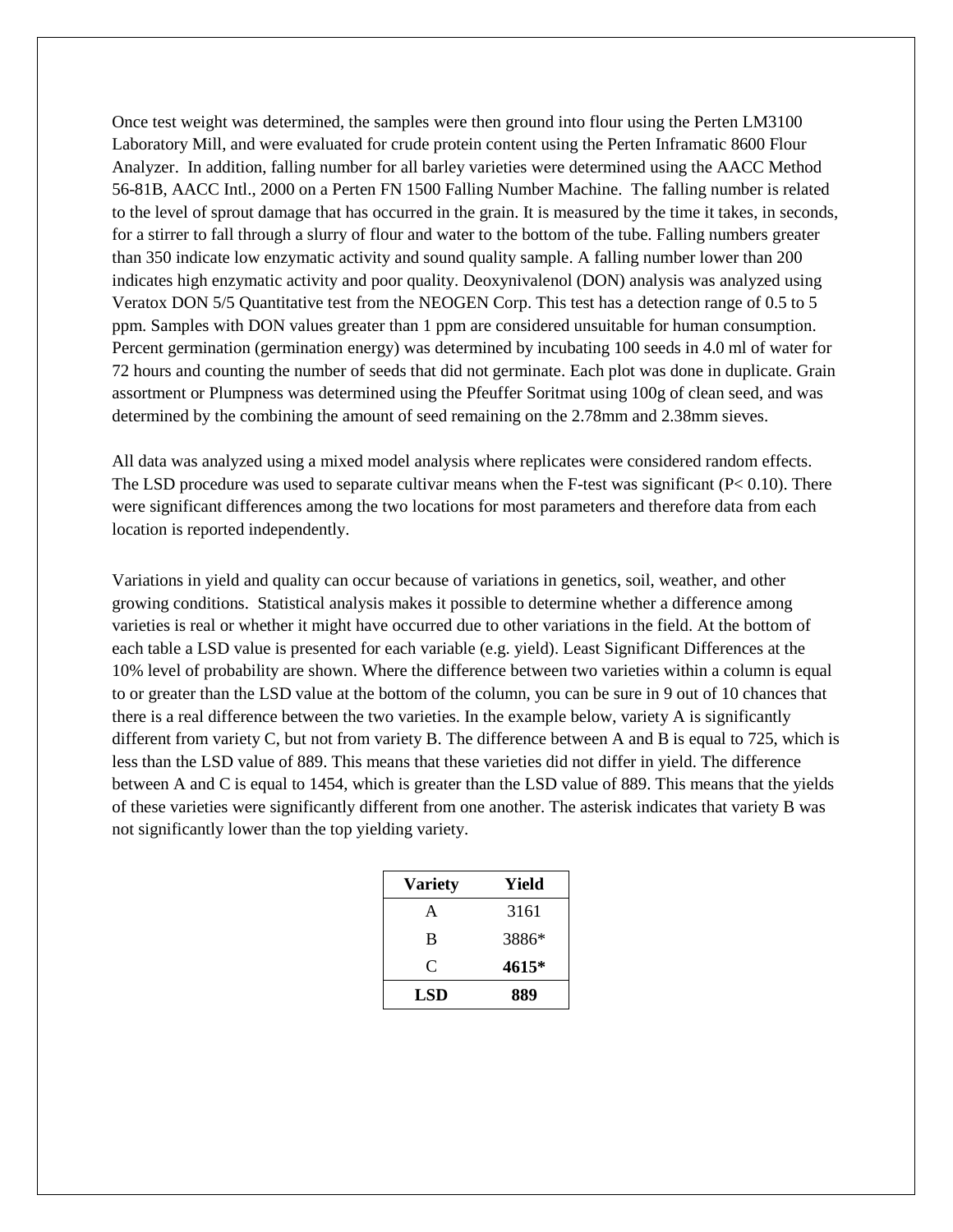## **RESULTS**

Seasonal precipitation and temperature recorded at weather stations in close proximity to the 2017 site are shown in Table 3. The growing season this year was marked by higher than normal temperatures in April and lower than average temperatures in May, June, July, and August. Rainfall amounts were higher than average throughout the growing season resulting in 7.39 inches of precipitation more than normal. From April to August, there was an accumulation of 4440 Growing Degree Days (GDDs) which was 50.9 GDDs below the 30-year average.

| Alburgh, VT                         | April | May     | June    | July    | August  |
|-------------------------------------|-------|---------|---------|---------|---------|
| Average temperature $({}^{\circ}F)$ | 47.2  | 55.7    | 65.4    | 68.7    | 67.7    |
| Departure from normal               | 2.37  | $-0.75$ | $-0.39$ | $-1.90$ | $-1.07$ |
|                                     |       |         |         |         |         |
| Precipitation (inches)              | 5.22  | 4.13    | 5.64    | 4.88    | 5.54    |
| Departure from normal               | 2.40  | 0.68    | 1.95    | 0.73    | 1.63    |
|                                     |       |         |         |         |         |
| Growing Degree Days (32-95°F)       | 459   | 733     | 1002    | 1138    | 1108    |
| Departure from normal               | 75.4  | $-22.7$ | $-11.9$ | $-60.3$ | $-31.4$ |

**Table 3. Temperature and precipitation summary for Alburgh, VT, 2017.**

Based on weather data from a Davis Instruments Vantage Pro2 with WeatherLink data logger.

Historical averages are for 30 years of data provided by the NOAA (1981-2010) for Burlington, VT.

Most varieties bloomed (50% or more of the total plot) by the third week in June. The earliest flowering varieties were Conlon, 2ND33710, 2ND33757, and 2ND33760 on 19-Jun, and LCS Odyssey was the latest flowering on 28-Jun (Table 4). There were significant differences among varieties for plant disease, plant height, and lodging (Table 4). Plots were scouted for disease and insect pests on 28-Jun. The primary plant diseases identified were: Powdery Mildew (Erysiphe graminis f. sp. tritici), Tan spot (Pyrenophora tritici-repentis), and Spetoria leaf blotch (Stagonospora nodorum). The lowest amount of overall plant disease were on Esma, KWS Fantex, KWS Tinka, Manta, ND Genesis, and Sy Sirish with no disease recorded. The highest amount of overall plant disease was 2ND33757 (16.7 %). Loose smut (Ustilago tritici) infected spikes were seen in fourteen varieties; 2ND28065, 2ND 33757, AAC Synergy, Acorn, Bettina, Explorer, LCS Genie, LCS Odyssey, ND Genesis, Newdale, Pinnacle, Sangria, Sy Sirish, and Tradition. Loose smut caused by the fungus, Ustilago tritici, is carried as dormant mycelium within healthy-looking seed and is spread by planting infected seed. A smut-infected seed or plant cannot be distinguished from an uninfected one until the head starts to emerge. The disease is most obvious just after the time of heading by the characteristic dusty black appearance of diseased heads. The spores are dispersed by the wind during wheat flowering and can infect healthy plants. The predominant insect damage observed was caused by brown wheat mite (Petrobia latens) and thrips (species unknown). Additional insect pests identified include, Cereal leaf beetle (Oulema melanopus (L.)) Leaf miner (species unknown), aphids, and slugs.

The tallest variety was 2ND33757 at 91.6 cm. Other tall varieties include; 2ND33710 (90.6 cm), 2ND33760 (88.7 cm), Quest (88.2 cm), Newdale (86.9 cm), ND Genesis (86.2 cm), 2ND33821 (85.3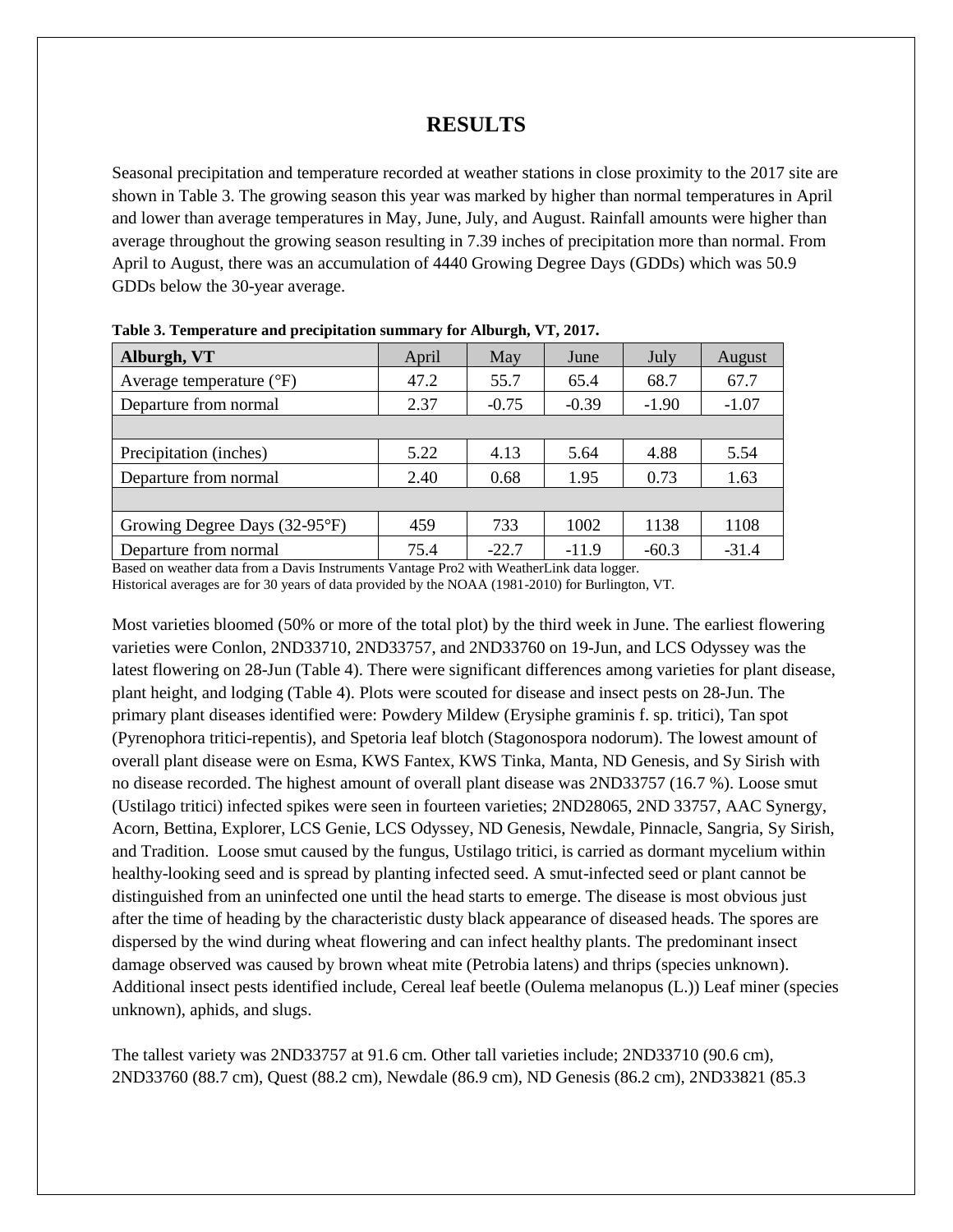cm), and AAC Synergy (84.7 cm). The shortest variety measured 66.2 cm (Manta). Only ND Genesis had no recorded lodging while Pinnacle had a 4.00 out of 5.00 rate for lodging.

| <b>Variety</b>        | <b>Flowering</b> | <b>Plant disease</b> | <b>Plant height</b> | Lodging        |  |
|-----------------------|------------------|----------------------|---------------------|----------------|--|
|                       | date             | $\%$                 | cm                  | rating $(1-5)$ |  |
| 2ND28065              | $22-Jun$         | $3.00*$              | 83.3                | $1.33*$        |  |
| 2ND33710              | $19-J$ un        | $3.00*$              | $90.6*$             | 2.33           |  |
| 2ND33757              | $19-Jun$         | 16.7                 | $91.6*$             | $1.33*$        |  |
| 2ND33760              | $19-Jun$         | 8.33                 | 88.7*               | $1.00*$        |  |
| 2ND33821              | $22-Jun$         | 8.67                 | $85.3*$             | $1.00*$        |  |
| <b>AAC</b> Synergy    | $22-Jun$         | $0.33*$              | 84.7*               | $0.33*$        |  |
| Acorn                 | $27 - Jun$       | $0.00*$              | 71.6                | 1.67           |  |
| Bettina (SC 14129 O2) | $27 - Jun$       | $1.67*$              | 79.2                | 2.33           |  |
| Conlon                | $19-Jun$         | $0.67*$              | 79.9                | $1.33*$        |  |
| Esma                  | $22-Jun$         | $0.00*$              | 71.2                | 2.67           |  |
| Explorer              | $22-Jun$         | 0.67                 | 68.8                | 2.33           |  |
| <b>KWS</b> Beckie     | $23$ -Jun        | $0.33*$              | 69.7                | $1.00*$        |  |
| <b>KWS</b> Fantex     | $22-Jun$         | $0.00*$              | 70.7                | 1.67           |  |
| <b>KWS</b> Josie      | $22-Jun$         | $0.67*$              | 68.7                | 1.67           |  |
| <b>KWS</b> Tinka      | $22-Jun$         | $0.00*$              | 76.4                | 1.67           |  |
| LCS Genie             | $27-Jun$         | $3.33*$              | 69.9                | 2.33           |  |
| LCS Odyssey           | $28-Jun$         | $1.67*$              | 71.0                | 2.67           |  |
| Manta                 | $23-J$ un        | $0.00*$              | 66.2                | $1.00*$        |  |
| ND Genesis            | $22-Jun$         | $0.00*$              | $86.2*$             | $0.00*$        |  |
| Newdale               | $22-Jun$         | $0.33*$              | 86.9*               | $1.00*$        |  |
| Pinnacle              | $22-Jun$         | 16.0                 | 78.4                | 4.00           |  |
| Quest                 | $22-Jun$         | 16.7                 | 88.2*               | $1.00*$        |  |
| Sangria               | $24-Jun$         | $1.33*$              | 65.1                | $1.00*$        |  |
| <b>SY Sirish</b>      | $22-Jun$         | $0.00*$              | 67.3                | 3.33           |  |
| Tradition             | $22-Jun$         | 6.67                 | 79.6                | $0.33*$        |  |
| LSD(0.10)             |                  | 5.83                 | 8.11                | 1.36           |  |
| <b>Trial Mean</b>     |                  | 3.60                 | 77.6                | 1.61           |  |

**Table 4. 2017 spring barley agronomic characteristics in Alburgh, VT.**

\*Varieties with an asterisk are not significantly different than the top performer in **bold**.

( - ) no statistical analysis performed for this variable.

#### **Spring Barley Yield and Quality:**

Varieties differed significantly in harvest moisture, test weight, and yields (Table 5). The highest yielding variety was ND Genesis (3499 lbs  $ac^{-1}$ ) and the lowest yielding was Pinnacle (1750 lbs  $ac^{-1}$ ) (Figure 1). Other high yielding varieties included: Sangria (3348 lbs ac<sup>-1</sup>), Conlon (3347 lbs ac<sup>-1</sup>), AAC Synergy  $(3315 \text{ lbs } ac^{-1})$ , Manta  $(3263 \text{ lbs } ac^{-1})$ , Explorer  $(3237 \text{ lbs } ac^{-1})$ , KWS Fantex  $(3219 \text{ lbs } ac^{-1})$ , KWS Tinka  $(3216 \text{ lbs } ac^{-1})$ , Newdale  $(3208 \text{ lbs } ac^{-1})$ , 2ND33757  $(3191 \text{ lbs } ac^{-1})$ , 2ND33760  $(3161 \text{ lbs } ac^{-1})$ , 2ND33821 (3147 lbs ac<sup>-1</sup>), Esma (3111 lbs ac<sup>-1</sup>), 2ND33710 (3096 lbs ac<sup>-1</sup>), Quest (3030 lbs ac<sup>-1</sup>), and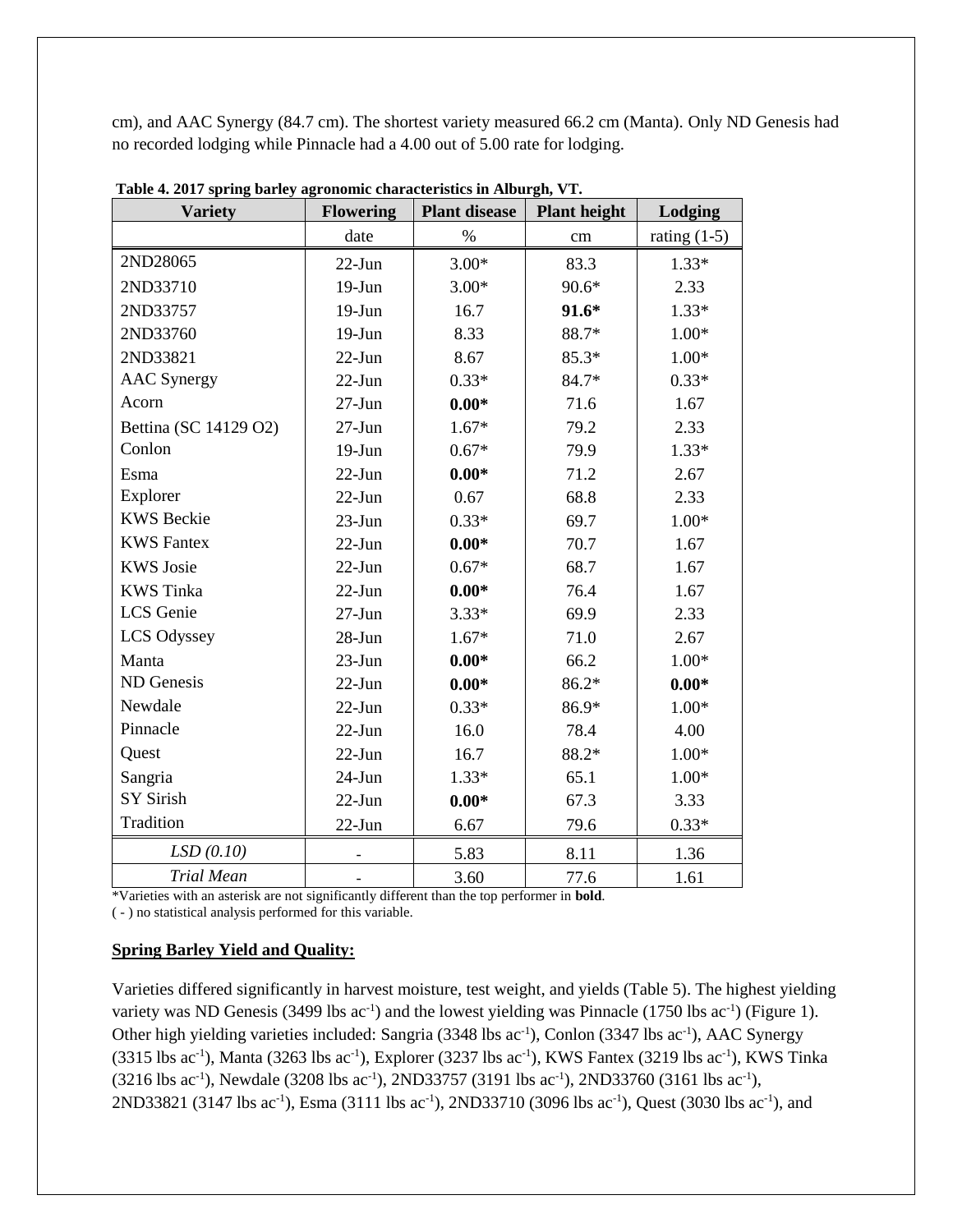Tradition (2852 lbs  $ac^{-1}$ ). Quest had the lowest moisture at harvest (11.1 %) and Bettina had the highest harvest moisture at 16.1%. Nine of the twenty-five varieties trialed had moistures above 14% at the time of harvest; therefore, those nine required additional drying. Conlon had the highest test weight of 46.8 lbs bu<sup>-1</sup>. Other varieties with high test weights included: Explorer (46.3 lbs bu<sup>-1</sup>), Tradition (46.3 lbs bu<sup>-1</sup>),  $2ND33757$  (45.9 lbs bu<sup>-1</sup>),  $2ND28065$  (45.5 lbs bu<sup>-1</sup>), AAC Synergy (45.4 lbs bu<sup>-1</sup>), Esma (45.4 lbs bu<sup>-1</sup>), ND Genesis (45.2 lbs bu<sup>-1</sup>), Newdale (45.1 lbs bu<sup>-1</sup>), Manta (44.8 lbs bu<sup>-1</sup>), LCS Genie (44.7 lbs bu<sup>-1</sup>), Manta (44.8 lbs bu<sup>-1</sup>), and 2ND33760 (44.6 lbs bu<sup>-1</sup>). However, none of the varieties met the desired barley test weight of 48 lbs per bushel.

| <b>Variety</b>        | <b>Harvest</b><br>moisture | <b>Test</b><br>weight  | Yield @<br>13.5%<br>moisture |
|-----------------------|----------------------------|------------------------|------------------------------|
|                       | $\%$                       | $lbs$ bu <sup>-1</sup> | $lbs$ ac <sup>-1</sup>       |
| 2ND28065              | 14.4                       | $45.5*$                | 2666                         |
| 2ND33710              | 14.2                       | 44.5                   | 3096*                        |
| 2ND33757              | 14.2                       | 45.9*                  | 3191*                        |
| 2ND33760              | 14.3                       | $44.6*$                | 3161*                        |
| 2ND33821              | 14.9                       | 42.9                   | 3147*                        |
| <b>AAC</b> Synergy    | 15.1                       | 45.4*                  | 3315*                        |
| Acorn                 | 12.8                       | 38.2                   | 2721                         |
| Bettina (SC 14129 O2) | 16.1                       | 42.5                   | 2496                         |
| Conlon                | 13.5                       | 46.8*                  | 3347*                        |
| Esma                  | 13.7                       | 45.4*                  | 3111*                        |
| Explorer              | 13.4                       | $46.3*$                | 3237*                        |
| <b>KWS Beckie</b>     | 12.4                       | 38.5                   | 2171                         |
| <b>KWS</b> Fantex     | 13.1                       | 43.4                   | 3219*                        |
| <b>KWS</b> Josie      | 12.7                       | 40.9                   | 2717                         |
| <b>KWS</b> Tinka      | 14.2                       | 43.5                   | 3216*                        |
| LCS Genie             | 14.0                       | 44.7*                  | 2407                         |
| LCS Odyssey           | 13.6                       | 40.4                   | 1859                         |
| Manta                 | 13.4                       | 44.8*                  | 3263*                        |
| ND Genesis            | 15.0                       | $45.2*$                | 3499*                        |
| Newdale               | 14.0                       | $45.1*$                | 3208*                        |
| Pinnacle              | 13.4                       | 41.7                   | 1750                         |
| Quest                 | $11.1*$                    | 44.3                   | 3030*                        |
| Sangria               | 13.8                       | 43.5                   | 3348*                        |
| <b>SY Sirish</b>      | 13.2                       | 41.5                   | 2419                         |
| Tradition             | 11.9*                      | $46.3*$                | 2852*                        |
| LSD(0.10)             | 1.21                       | 2.25                   | 681                          |
| <b>Trial Mean</b>     | 13.7                       | 43.7                   | 2898                         |

**Table 5. Harvest results for the 25 spring barley varieties trialed in Alburgh, VT, 2017.**

\*Varieties with an asterisk are not significantly different than the top performer in **bold**.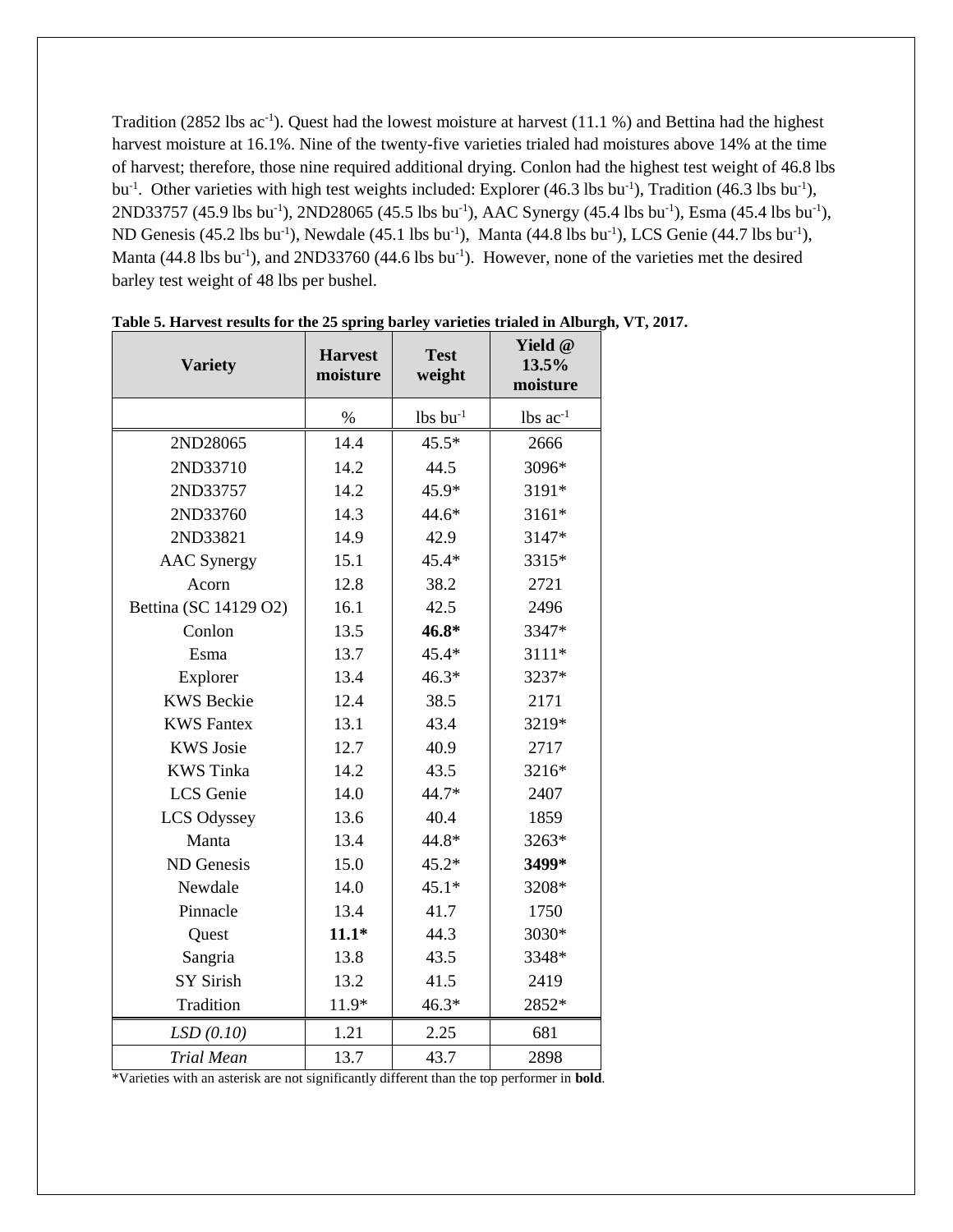There were significant differences among varieties for protein, falling number, DON, germination energy, grain plumpness, and thins (Table 6). Tradition had the highest crude protein content at 10.5% and the variety with the lowest protein content was Acorn (7.81%) (Figure 1).

 $\overline{\mathbf{u}}$ 

| <b>Variety</b>        | Protein<br>@ 12%<br>moisture | <b>Falling</b><br>number @<br>14%<br>moisture | <b>DON</b> | <b>Germination</b><br>energy | <b>Plumpness</b> | <b>Thins</b> |
|-----------------------|------------------------------|-----------------------------------------------|------------|------------------------------|------------------|--------------|
|                       | $\%$                         | seconds                                       | ppm        | $\%$                         | $\%$             | $\%$         |
| 2ND28065              | 8.85                         | 368*                                          | $0.37*$    | $99.0*$                      | 92.3             | 6.38         |
| 2ND33710              | 9.48                         | $361*$                                        | 1.60       | 97.3*                        | 92.1             | 6.44         |
| 2ND33757              | 9.27                         | $362*$                                        | 1.67       | 99.0*                        | 87.3             | 11.6         |
| 2ND33760              | 9.01                         | 312                                           | 1.65       | 98.0*                        | 87.7             | 10.5         |
| 2ND33821              | 8.61                         | 330*                                          | 1.13       | 93.7                         | $97.6*$          | $2.00*$      |
| <b>AAC</b> Synergy    | 8.55                         | 266                                           | 2.10       | 95.7*                        | 96.5*            | $3.10*$      |
| Acorn                 | 7.81                         | $342*$                                        | $0.93*$    | 90.7                         | 94.2             | 5.26         |
| Bettina (SC 14129 O2) | 8.96                         | 282                                           | $0.73*$    | 93.7                         | 95.0*            | 4.34         |
| Conlon                | 9.58                         | 314                                           | 1.53       | 95.0                         | 97.0*            | $1.42*$      |
| Esma                  | 8.24                         | 251                                           | $0.63*$    | 94.7                         | 95.4*            | 4.33         |
| Explorer              | 8.62                         | 275                                           | $0.93*$    | 98.4*                        | 96.4*            | 4.46         |
| <b>KWS</b> Beckie     | 8.27                         | 338*                                          | $0.43*$    | 96.7*                        | 94.9*            | 4.83         |
| <b>KWS</b> Fantex     | 8.13                         | 374*                                          | 1.33       | 96.7*                        | 95.7*            | 3.98*        |
| <b>KWS</b> Josie      | 8.39                         | $361*$                                        | $0.27*$    | 97.0*                        | 90.0             | 9.12         |
| <b>KWS</b> Tinka      | 8.40                         | 275                                           | 1.23       | 92.3                         | 95.8*            | $3.72*$      |
| LCS Genie             | 9.22                         | 380*                                          | 2.33       | 95.3                         | 95.0*            | 6.01         |
| LCS Odyssey           | 8.00                         | 333*                                          | $0.73*$    | 92.0                         | 96.5*            | 4.94         |
| Manta                 | 8.36                         | 311                                           | $1.00*$    | 96.3*                        | 94.3             | 5.41         |
| ND Genesis            | 8.08                         | 318                                           | 2.17       | 97.3*                        | 95.3*            | 4.63         |
| Newdale               | 9.26                         | 320                                           | $0.80*$    | 97.0*                        | 92.8             | 6.15         |
| Pinnacle              | 9.51                         | 355*                                          | $0.87*$    | 86.7                         | 87.6             | 11.0         |
| Quest                 | 9.51                         | 369*                                          | $0.83*$    | 98.0*                        | 93.3             | 7.82         |
| Sangria               | 8.13                         | 323                                           | 1.07       | 94.0                         | 94.9*            | 4.63         |
| <b>SY Sirish</b>      | 8.72                         | $351*$                                        | 1.27       | 96.3*                        | 95.4*            | 4.30         |
| Tradition             | $10.5*$                      | 359*                                          | 1.77       | 95.7*                        | 95.8*            | 3.89*        |
| LSD(0.10)             | 0.65                         | 50.6                                          | 0.77       | 3.66                         | 3.00             | 2.78         |
| <b>Trial Mean</b>     | 8.78                         | 329                                           | 1.18       | 95.5                         | 93.9             | 5.61         |

**Table 6. Quality results for the 25 spring barley varieties trialed in Alburgh, VT, 2017.**

\*Varieties with an asterisk are not significantly different than the top performer in **bold**.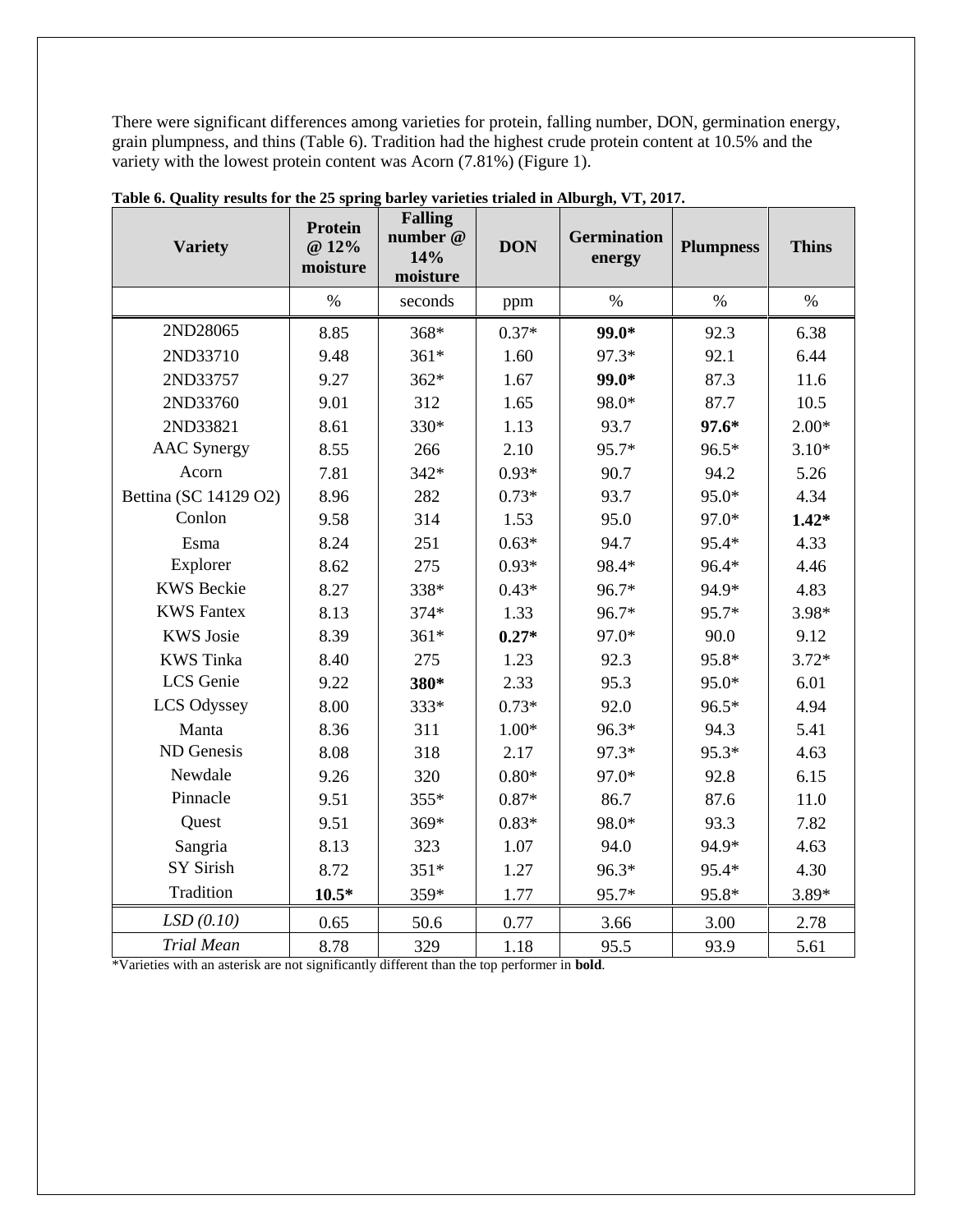

**Figure 1. Yield and crude protein for the 25 spring barley varieties trialed in Alburgh, VT, 2017.** *Varieties with the same letter did not differ significantly.*

LCS Genie had the highest falling number of 380 seconds. The variety with the lowest falling number was Esma at 251 seconds. The variety with the lowest concentration of DON was KWS Josie (0.27 ppm) (Figure 2). Other varieties with low DON concentrations included: 2ND28065 (0.37 ppm), KWS Beckie (0.43 ppm), Esma (0.63 ppm), Bettina (0.73 ppm), LCS Odyssey (0.73 ppm), Newdale (0.80 ppm), Quest (0.83 ppm), Pinnacle (0.87 ppm), Acorn (0.93 ppm), Explorer (0.93 ppm), and Manta (1.00 ppm). Twelve out of the twenty-five spring barley varieties trialed had DON levels below the FDA recommendation of <1ppm. 2ND28065 and 2ND33757 had the highest germination rate of 99.0% and Pinnacle had the lowest rate of 86.7%. Seventeen of the twenty-five varieties trialed met industry malting standards (95% or above) for seed germination. The variety with the plumpest kernel size was 2ND33821 (97.6%) and the least plump was 2ND33757 (87.3%). All of the twenty-five varieites trialed met industry standards for plumpness, >80% for a two-row and >70% for a six row barley. Conlon had the lowest amount of thins (1.42%) while 2ND33757 had the highest (11.6%).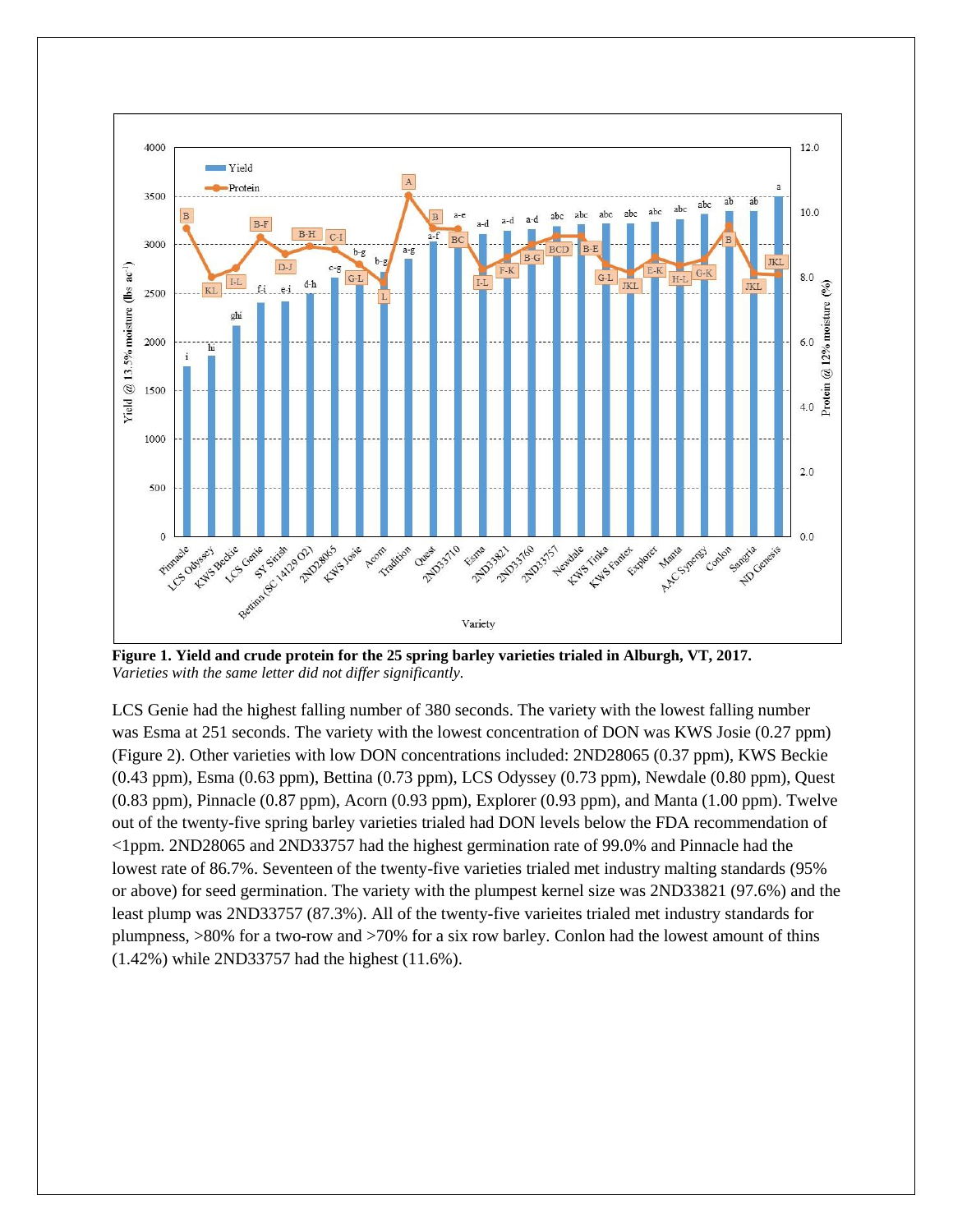

**Figure 2. Deoxynivalenol (DON) comparison of the 25 spring barley varieties trialed in Alburgh, VT, 2017.** *Varieties with the same letter did not differ significantly.*

### **DISCUSSION**

It is important to remember that the results only represent one year of data. Overall, the 2017 growing season was challenging for growing spring barley. The cooler than average temperatures, along with higher than normal rainfall, throughout much of the growing season likely had impact on yield and quality. The average yield was 2898 lbs ac<sup>-1</sup>, which was 315 lbs lower than the 2016 average yield. Test weight, a measure of grain plumpness, was also an indicator used to determine malt quality was low. All varieties were below the ideal malting test weight of 48 lbs per bushel. However, kernel plumpness did not appear to be impacted as all varieties were above 87% for plumpness.

Protein was the quality parameter most severely affected by the weather conditions this season. The average barley protein concentrations this year was 8.78%. Nine of the 25 spring barley varieties had protein levels that met industry standards; sixteen fell below these standards. For malting purposes, high quality barley typically has low to moderate protein concentrations ideally ranging from 9.0 – 11.0%. In general, six-row barley varieties usually have higher protein content ranging from 9.0-12.0%, compared to two-row barley varieties, which range from 9.0-11.0%. Lower crude protein is desirable from a malting/brewing perspective as high protein levels can make beer hazy. Higher protein levels are also